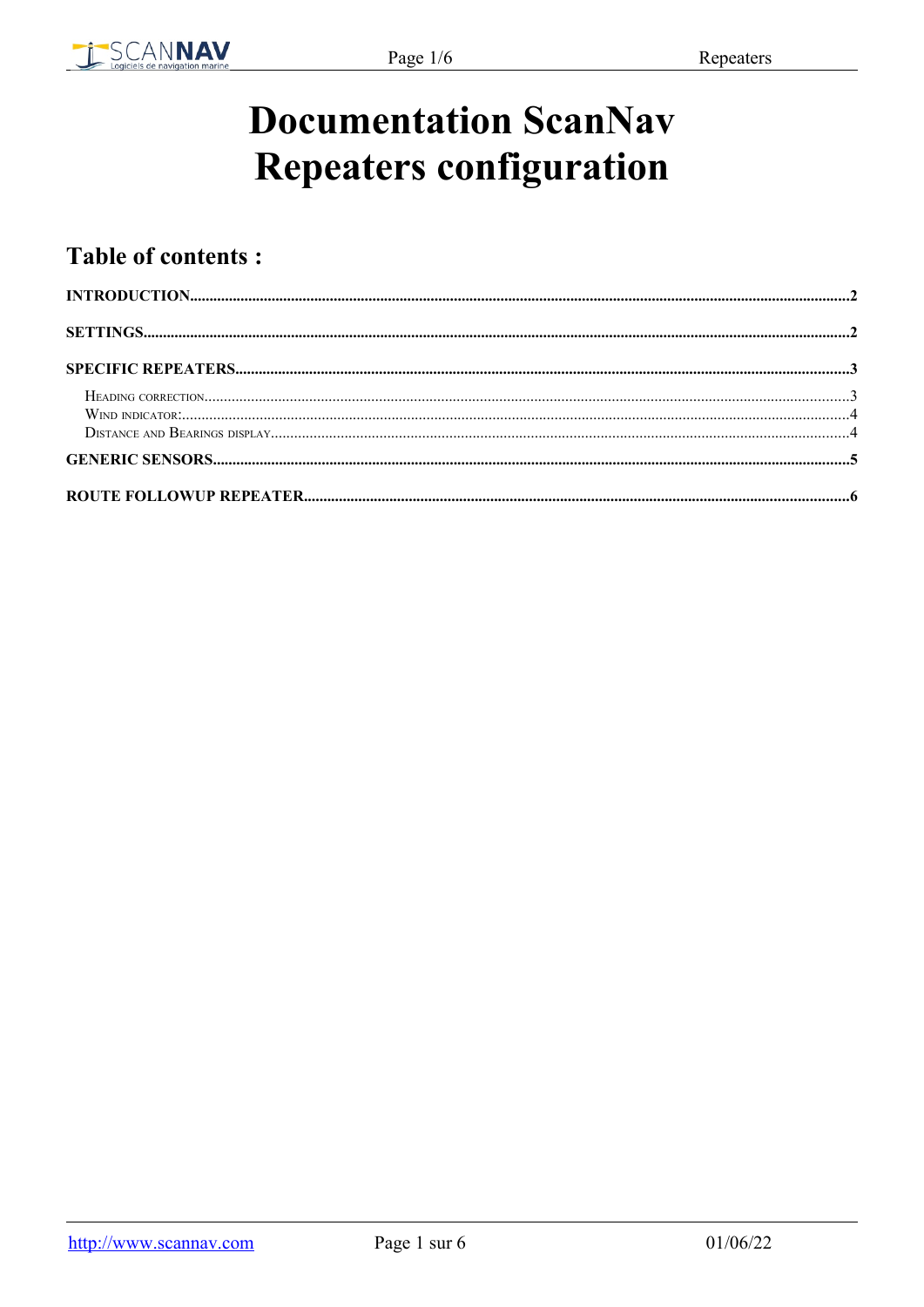**Function** 

Window

## <span id="page-1-1"></span>**Introduction**

Repeaters can be accessed via the "Displays"  $\Rightarrow$  "Displays ..." menu, with the exception of the "Route Follow up" repeater which has a dedicated entry and is described at the end of this document.

They are grouped into 2 categories:

- "Navigation": These are the instruments used or calculated by ScanNav in the navigation functions
- "Sensors": These are generic sensors that can be displayed and/or kept in the track

Check the boxes individually to show/hide sensors individually, or use the toolbar button  $\frac{1}{10}$  to hide/show all pre-configured repeaters.

| <b>Displays</b>                                   | 046°28'874N                | Depth - mete                   |
|---------------------------------------------------|----------------------------|--------------------------------|
| Navigation   Sensors                              | 001°50'918W                |                                |
| $\Box$ Position                                   |                            |                                |
| $\blacksquare$ Depth                              | <b>Ground True Heading</b> | Ground Magnetic Hea            |
| $\Box$ True Ground Heading                        |                            |                                |
| Magnetic Ground Heading                           |                            |                                |
| $\Box$ Surface true heading                       | Surface True heading       | Surface magnetic hea           |
| Surface magnetic heading<br>$\blacktriangleright$ |                            |                                |
| Ground speed<br>է                                 |                            |                                |
| $\Box$ Surface speed                              | Ground speed - Knots       | Surface speed - Knots          |
| $\Box$ True Heading to Waypoint                   |                            |                                |
| $\Box$ Magnetic Heading to Waypoint               |                            |                                |
| <b>Distance to Waypoint</b>                       | Apparent wind speed -      | Apparent wind angle            |
| <b>XTF</b>                                        |                            |                                |
| $\Box$ ete                                        |                            |                                |
| $\Box$ ETA                                        | True wind                  | True wind angle Wind direction |
| $\Box$ VMG (Waypoint)                             |                            |                                |
| $\Box$ VMG (Wind)                                 |                            |                                |
| $\Box$ Wind indicator                             | MMG wind - Knots           |                                |
|                                                   |                            | MMG Waypoint - Knot            |
| Close                                             |                            |                                |
|                                                   |                            |                                |

You have access to various epeaters to display the information ssued from the GPS and other connected instruments. Unavailable information is represented with the -- » symbol. For example on the he opposite screen-shot, only the GPS is connected, so information from wind, loch, etc… are not vailable.

These repeaters can be positioned and resized individually. To move a epeater, left-click on it and drag. To resize a repeater, position the mouse over one of its edges until he cursor changes shape, then click and drag. The font size will automatically adapt to the size of he repeater. You can also doubleclick on a repeater to put it in full

Display properties

-Colors

Background

Apply to all

Opacity

Text

screen temporarily. Just double-click it again to revert it to its original size.

# <span id="page-1-0"></span>**Settings**

Each repeater can be set individually by right-clicking on it and selecting the "properties" entry. This brings up a dialog box allowing you to choose the background and text colors, the transparency level, and unity for the most part.

"Floating point precision" specifies the desired precision after the decimal point.

To adjust the level of transparency, move the "opacity" slider to

the right for more opacity, or to the left for more transparency. Unlike the other parameters, this adjustment is immediate without having to validate with the "OK" button



Displays View

Route follow up

Units Knots

float precision

OK

Cancel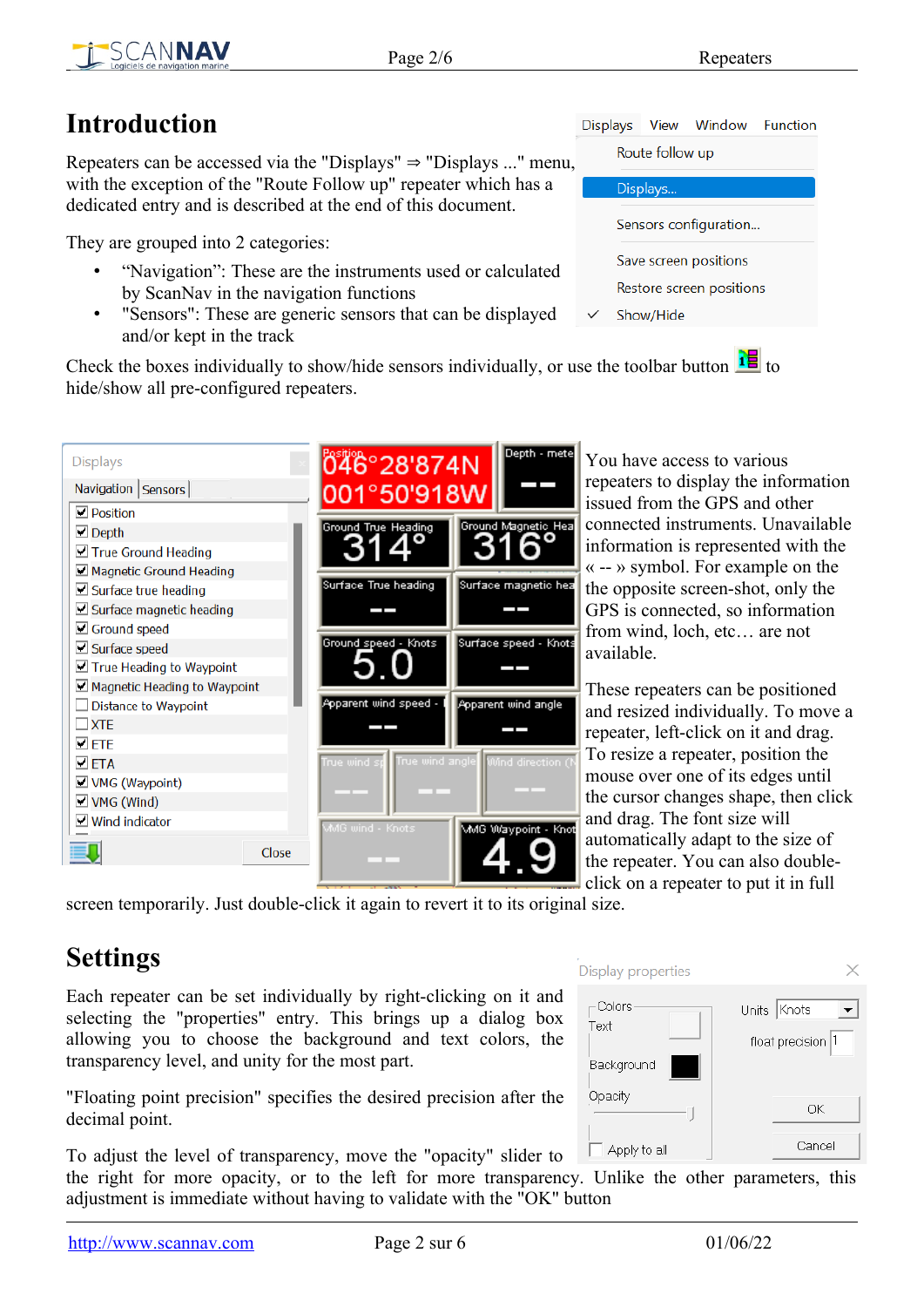By checking the "Apply to all" box, the opacity level applies to all repeaters while manipulating the slider. If this box is checked when validating with OK, the other parameters are also applied to all the repeaters.

Repeater layout and settings can be saved to named configurations and restored later, using the "Save Positions" and "Restore Positions" entries in the Displays menu.

| Save Display positions                                                                           |        |  |  |  |
|--------------------------------------------------------------------------------------------------|--------|--|--|--|
| Save under                                                                                       |        |  |  |  |
|                                                                                                  | OK     |  |  |  |
| analogiques<br>base<br>FullNKF<br>GPS<br>standard<br>TODO-Default<br>tous<br>tous-petits<br>type | Cancel |  |  |  |
|                                                                                                  | Delete |  |  |  |

 $\times$  «**Save positions** » opens the dialog opposite.

- type a new name in the "save as" field or select an existing name from the list to save the repeater positions under that name
- select an entry then "delete" to clean up
- nothing is effective before validating with "OK" (if you cancel, the deleted elements will come back)

«**Restore positions** » : A similar dialog is displayed without the "save as" field. Select the desired line and click "ok" to restore the corresponding settings

## <span id="page-2-1"></span>**Specific repeaters**

Some navigation repeaters have specific settings.

#### <span id="page-2-0"></span>*Heading correction*



This repeater allows you to view the deviation from the route and the various other parameters relating to the destination waypoint. GPS is sufficient for this repeater. This consists of the following information:

- Destination Waypoint Name
- Distance to Waypoint
- ETE or ETA at your choice choix (Estimated Time Enroute, or Estimated Time of Arrival)
- VMG waypoint : Velocity Made Good to Waypoint
- A graduated compass (true ground bearing), (outside circle in blue)
- An internal graduated circle giving the Heading correction (in red)
- An arrow indicating the direction you should head to. This changes color according to where you need to steer to:
	- Green. If you need to turn starboard
	- Red if you need to turn port
	- Blue if you can go straight ahead.
- Indication of the number of degrees to take to starboard or port. In the case above, the course to follow is 100, but the helmsman is holding a course of 129. You must therefore take 29° to port, and the arrow is therefore red.

The heading correction repeater can be configured by clicking on it with the right mouse button, and selecting the "properties" entry from the contextual menu which brings up the dialog box opposite.

| Compas properties                                                   |                             |                                                                                                                                    |        |
|---------------------------------------------------------------------|-----------------------------|------------------------------------------------------------------------------------------------------------------------------------|--------|
| Colors<br>Text<br>interior rose                                     | Background<br>exterior rose | Distance unit<br>C Nautical miles (nm)<br>C Kilometers (km)<br>- VMG unit-<br>$\bullet$ Knots (kt)<br>C Kilometers per hour (km/h) |        |
| Time shown                                                          |                             | Opacity                                                                                                                            |        |
| C Estimated Time Enroute (ETE)<br>● Estimated Time of Arrival (ETA) |                             | OK                                                                                                                                 | Cancel |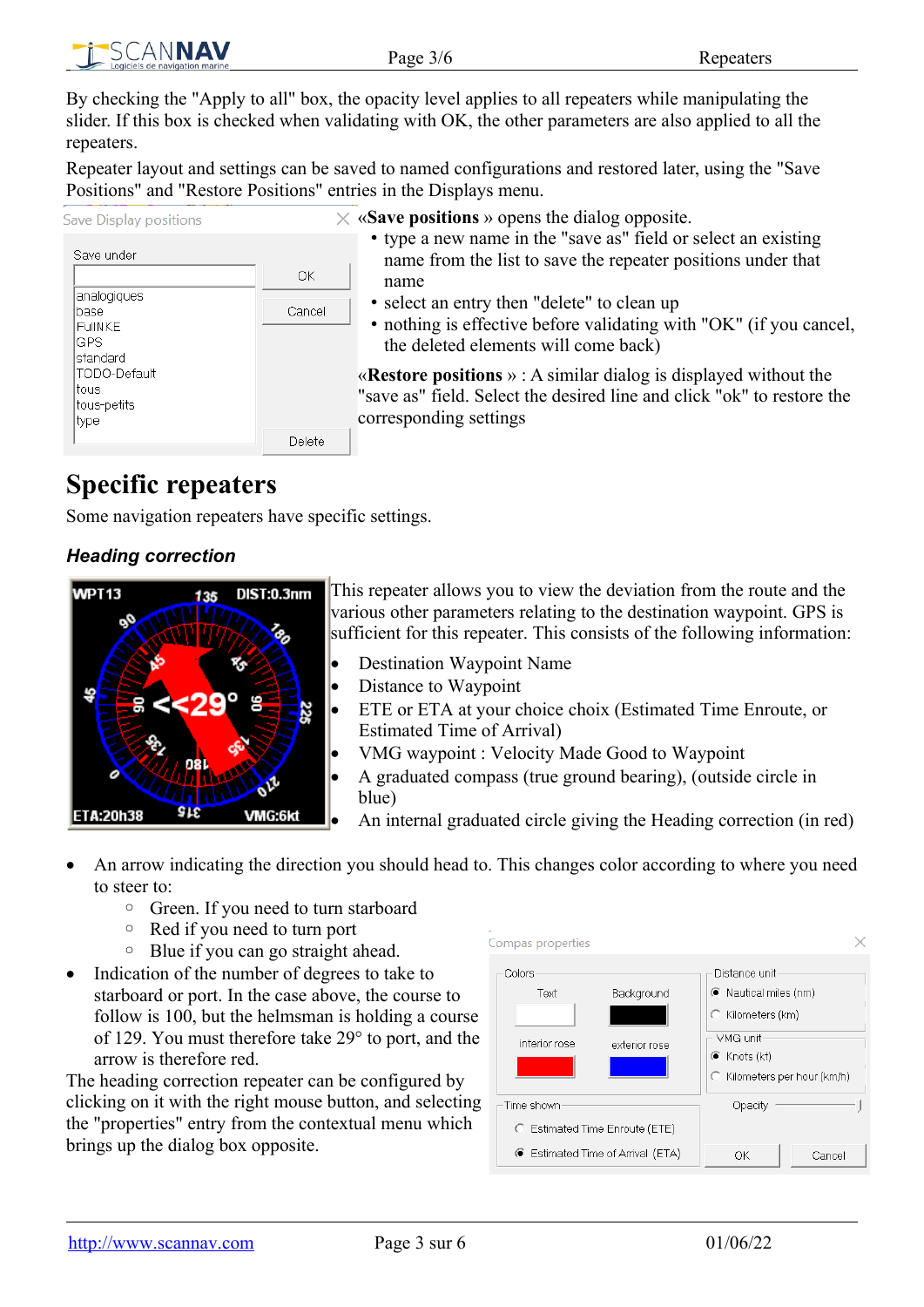

#### <span id="page-3-1"></span>*Wind indicator:*



• Apparent (**APP**) wind speed and direction show up on left hand side, and choice between true (**TRUE**) or surface (**SURF**) on the right hand side, speed unit (configurable) being recalled at the top-left of the display.

- The Central bar indicates the Beaufort Scale from 0 to 12, the digital value being recalled at the bottom-right with the same color as the TRUE wind
- The inside arrow (here in blue) represents the direction of apparent wind, and the outside arrow (here in red) the true wind or surface wind direction
- VMG (Velocity Made Good) relative to wind, i.e. speed at which you

progress towards wind, is indicated at bottom-left. It is positive Up-

wind, and negative Down-wind.

You can choose to show either the True or Surface wind in the right hand side of the display:

- **"True"** wind: represents the wind that really blows, and that you would get if you where standing at a fixed spot on earth. This is calculated from the following information:
	- o Apparent wind issued from the wind indicator
	- o Ground heading and speed issued from the **GPS**
	- o Compass heading. This helps to get the drift of the boat (inherent to the boat heading and due to the current). Warning: If this



information is not available you will still get a True wind indication, as if the boat didn't drift at all, as it still can be useful.

 « **Surface** » wind: Represents the wind you would get if the boat was still at the surface of the water, like a cork drifting with the current. It lets you know more precisely what wind you will get when changing tack in an area with a lot of current/stream. But it doesn't take in account the boat's inherent drift.

Wind sectors 1 and 2 let you customize 2 areas of different thickness so as to fit the best your boat's characteristics.

#### <span id="page-3-0"></span>*Distance and Bearings display*

This display shows the same information as the status bar in navigation mode, in a more visible way. Distances and Bearings

The first line gives the position of the boat, or the position of the point 47°32,6730'N 002°53,6630'W 50°19,5793'N 009°13,6919'W clicked when using the  $\Box$  tool; the second line the position under the Bear:306.13° True / 306.43° Mag cursor; then follow the bearing and distance between the 2 points, and the Dist: 300.139nm / 555.857 km declination. Decl:-2.89°

The default settings should be fine for most, but you can choose what is displayed in this window, as well as what is in the status bar. The parameterization of this choice is however quite technical, and requires having good notions on the manipulation of Windows registry.

This repeater has the same possibilities as the others (variable size, position, colors, etc.)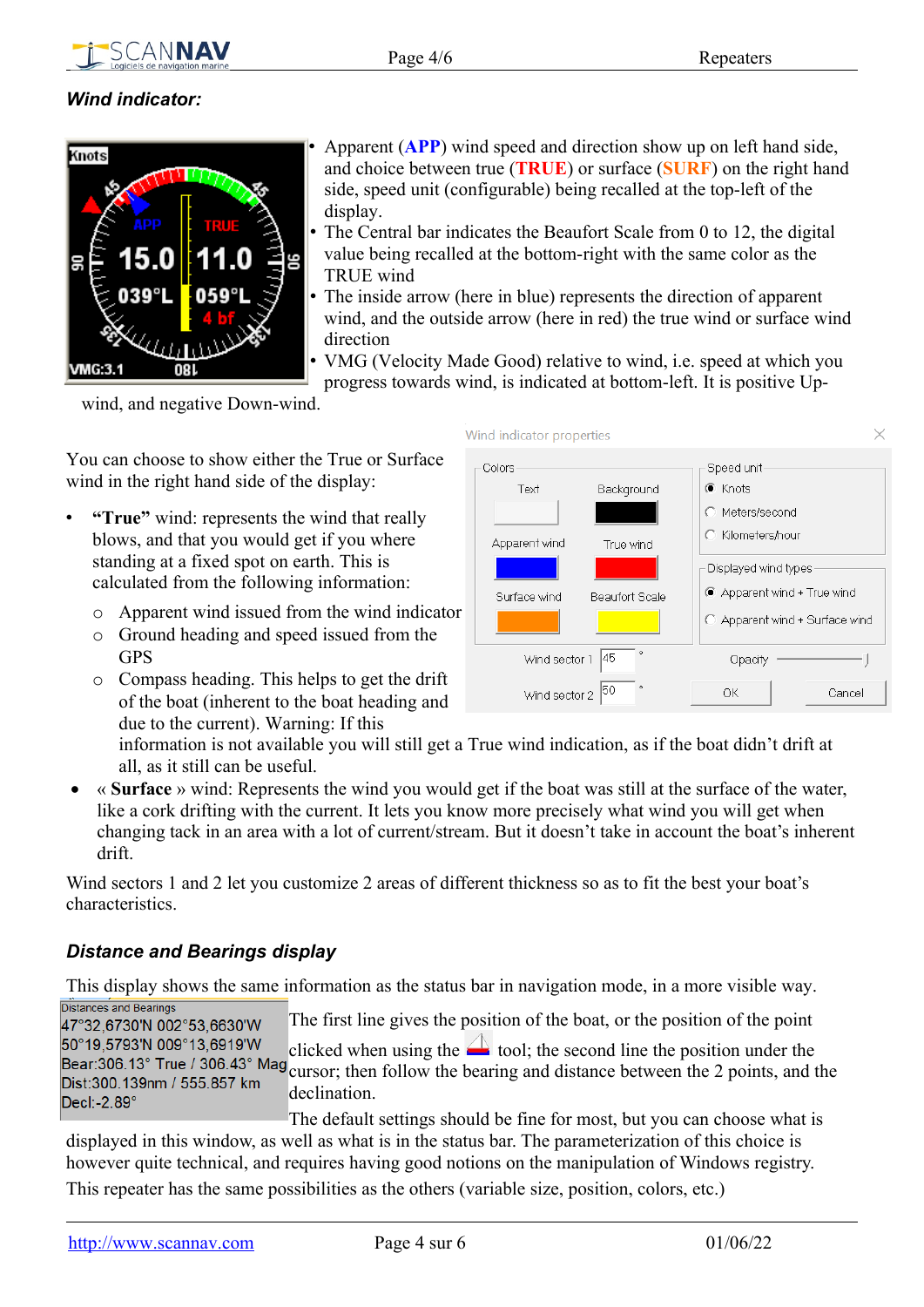

# <span id="page-4-0"></span>**Generic Sensors**

You can interface any sensor type with an **NMEA183** or **NMEA2000** output interface. This includes all the sensors received via the generic "**XDR**" Nmea sentence, plus some exceptions using the following sentences managed according to the same principle:

- MHU : Humidity (Dew point, absolute and relative Humidity)
- MMB : Barometer
- MTA : Air temperature
- MTW : Water temperature
- ROT : Rate of Turn
- RPM : Shaft or Engine revolution rate
- RSA : Rudder Sensor Angle
- VLW : Ground/Water Distance traveled, cumulative and/or since last reset
- VBW : Ground/Water Transverse drift

For **NMEA 2000**, a list of sensors is pre-configured by default, and it is possible to configure others. See Nmea 2000 chapter in the **release notes** for more details.

- PGNs 130310 to 130316 corresponding to environmental sensors Temperatures, Pressure, Humidity
- PGN 127488 Engine Parameters, Rapid Update
- PGN 128275 (VLW equivalent)

Only correctly configured PGNs will appear in the list. The identifier is the PGN number followed by the type of sensor and emitting source. The name is initialized by the default value of the configuration file, and can be modified by the user.

Generic sensors can be taken into account:

- As additional **real-time repeaters**
- and/or **logged in the track**

They are detected automatically, and accessed via the "Sensors" tab of the "Displays" window. The entries present in the list will depend on what is detected on the Nmea port, and configured in the interface.

- Entry "**Sensors Configuration**" of the menu lets you configure detected sensors using the window opposite
- The first column indicates the type of information provided: Angle, temperature, voltage, etc.
- "Ident" is the keyword as provided in the Nmea sentence

• "Name" is the display name of the sensor. By default it is a combination of the type and Ident, for example "A\_mastangle". But it is possible to edit it to give a more meaningful name by double-clicking on it. For

example "Pitch" rather than "A\_PTCH". To revert to the default value, simply clear the field. • The "Menu" column makes it possible not to propose the sensor in the "Displays" window, if it does not interest us.

• The "Track" option allows you to log the information for posterior use in the track analysis, tooltips and track details. It should however be noted that some sensors, such as the rudder angle, may have a high refresh rate, which is very useful in real-time repeaters, but can also significantly increase the track weight. You should therefore make sure to just check entries for which you will have some further usage, which is dependent on each user.

|                                       | Sensors configuration                                                     |                                                                                                                             |                          | x               |
|---------------------------------------|---------------------------------------------------------------------------|-----------------------------------------------------------------------------------------------------------------------------|--------------------------|-----------------|
| А<br>А<br>А<br>А<br>с<br>C.<br>P<br>U | T.J Ident<br>PTCH<br>roll<br><b>RUDDER</b><br>AirTemp<br>WTEMP<br>BatWiFi | Name<br>mastangle A mastangle<br>A PTCH<br>A ROLL<br>A RUDDER<br>C AirTemp<br>C WTEMP<br>Barometer P Barometer<br>U BatWiFi | Menu<br>⊽<br>⊽<br>⊽<br>⊽ | Track<br>रारारा |
|                                       |                                                                           |                                                                                                                             | OK                       | Cancel          |